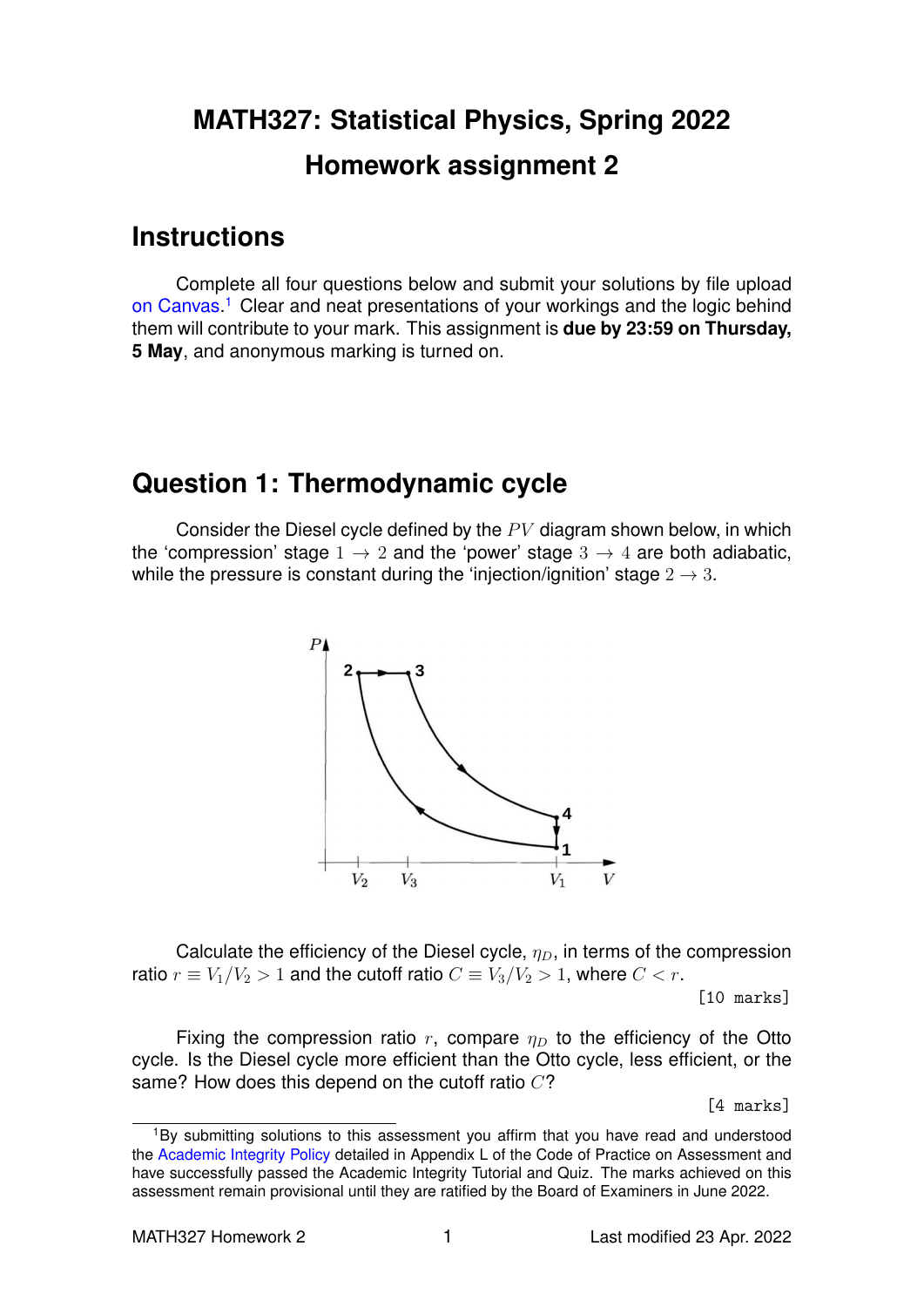## **Question 2: Mixed ideal gases**

Consider a mixture of two ideal (non-interacting) gases in thermodynamic equilibrium in a container of volume  $V$  at temperature  $T$ , like that illustrated below. Let  $N_1$  and  $N_2$  be the fixed particle numbers of the two gases. Within each gas the particles are indistinguishable, but particles of one gas are distinguishable from particles of the other gas. In particular, they have different masses  $m_1$  and  $m_2$ , implying different thermal de Broglie wavelengths and single-particle canonical partition functions:

$$
\lambda_i(T) = \sqrt{\frac{2\pi\hbar^2}{m_i T}} \qquad Z_1^{(i)}(T) = \frac{V}{\lambda_i^3}.
$$



- (a) Calculate the canonical partition function  $Z$  and the Helmholtz free energy of the  $(N_1+N_2)$ -particle mixture, approximating  $\log(N_i!) \approx N_i \log N_i - N_i.$ [4 marks]
- (b) Calculate the internal energy  $\langle E \rangle$  and the entropy S of the mixture. What is the condition of constant entropy?

[4 marks]

(c) Calculate the pressure P of the mixture, and relate it to the pressures  $P_1$ and  $P_2$  of each gas in isolation (as illustrated below).

[4 marks]



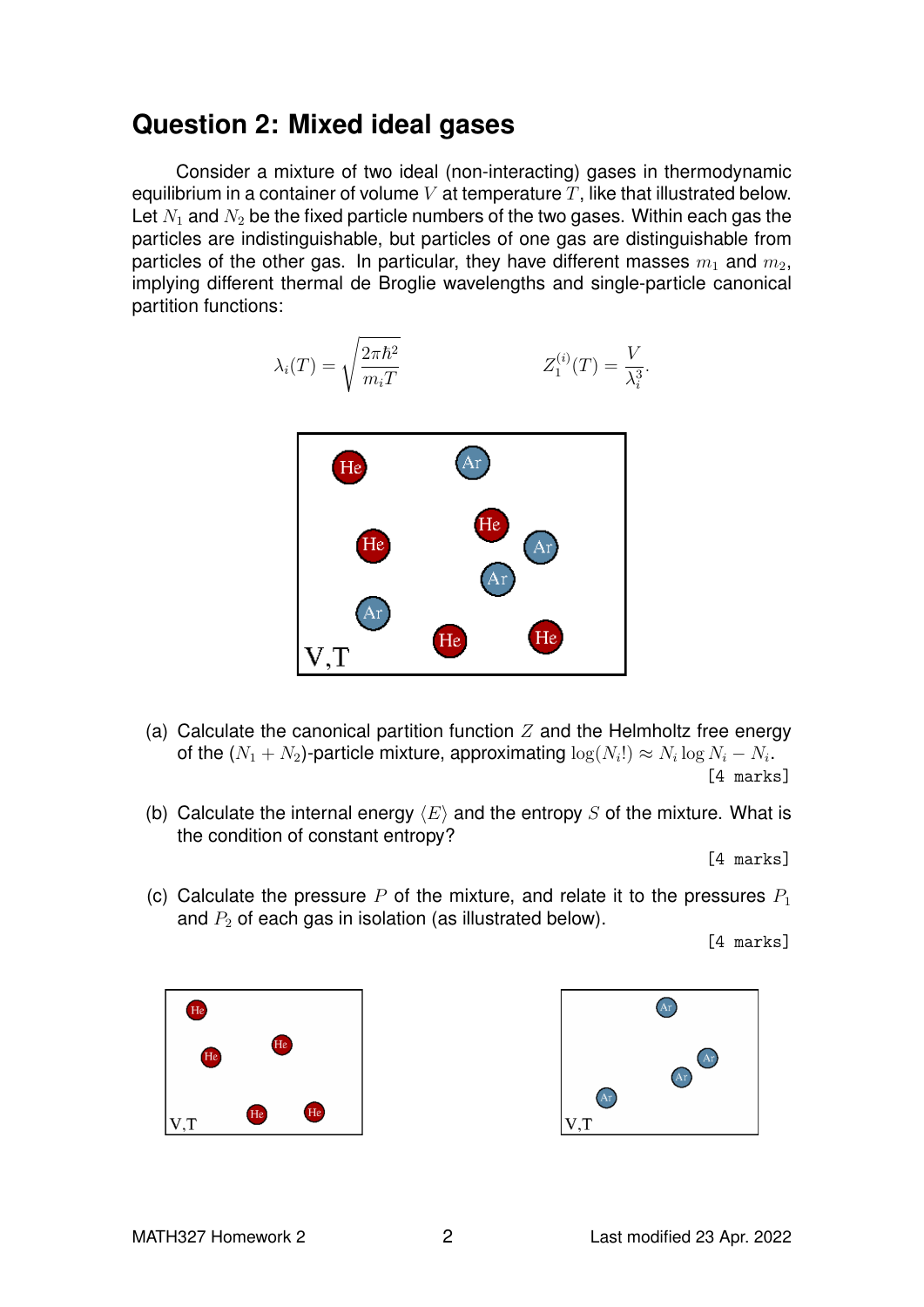### **Question 3: Particle number fluctuations**

Consider the fugacity expansion of the grand-canonical partition function (Eq. 82),

$$
Z_g(T,\mu) = \sum_{N=0}^{\infty} \xi^N Z_N(T),
$$

where the fugacity  $\xi=e^{\beta\mu}=e^{\mu/T}$  and  $Z_N(T)$  is the  $N$ -particle canonical partition function (which is independent of ξ). Recall that  $\Phi(T,\mu) = -T \log Z_q(T,\mu)$  is the corresponding grand-canonical potential.

- (a) Derive a relation between the average particle number  $\langle N \rangle$  and the derivative  $\frac{\partial}{\partial \mathbf{I}}$  $\partial \log \xi$  $\Phi = \xi$  $\partial$  $\frac{\delta}{\partial \xi} \Phi$ .
	- [4 marks]
- (b) Derive a relation between  $\langle (N \langle N \rangle)^2 \rangle$  and  $\Big( \xi$  $\left(\frac{\partial}{\partial \xi}\right)^2$ Φ.

[4 marks]

(c) Specializing to Maxwell–Boltzmann statistics, for which the fugacity expansion simplifies to  $Z_g^{\sf MB}(T,\mu)=\exp[\xi Z_1(T)],$  show

$$
\frac{\sqrt{\langle (N-\langle N\rangle)^2\rangle}}{\langle N\rangle} = \frac{1}{\sqrt{\langle N\rangle}}.
$$

[4 marks]

As an aside, this final result means that the relative fluctuations in the particle number vanish in the **thermodynamic limit**  $\langle N \rangle \rightarrow \infty$ . That is, when  $\langle N \rangle$  is large it is approximately constant, which allows the grand-canonical system to be approximated by the corresponding canonical system with fixed  $N$ .